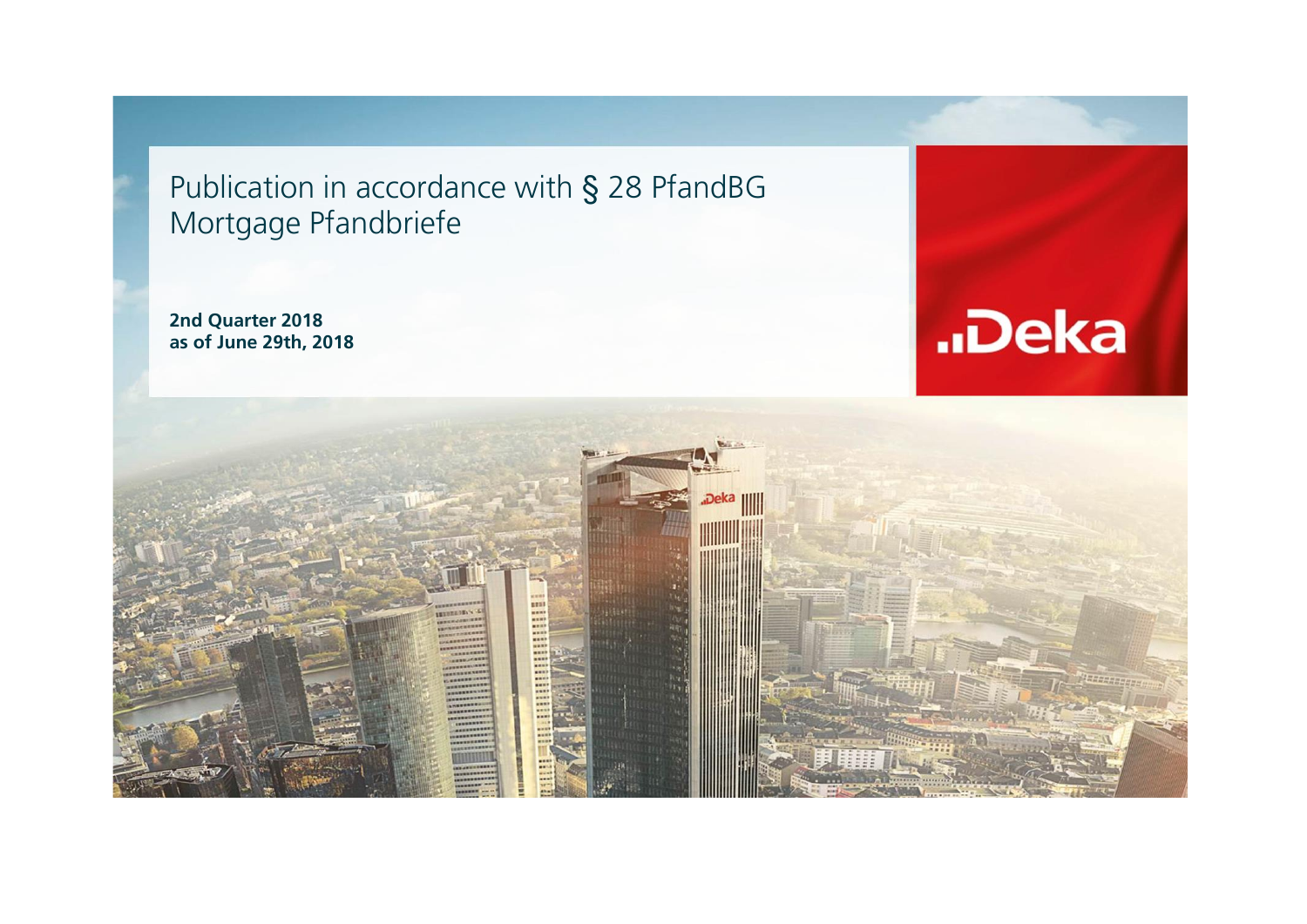## Mortgage Pfandbriefe - Publication in accordance with § 28 PfandBG as of June 29th, 2018

#### **Table of contents**

| Publication in accordance with § 28 PfandBG                                                                         | Page(s)        |
|---------------------------------------------------------------------------------------------------------------------|----------------|
| I. Nominal value                                                                                                    | 3              |
| II. vdp-Credit qualitiy differentiation model                                                                       | 3              |
| III. Derivatives contained in cover pool                                                                            | 3              |
| IV. Nominal value and net present value                                                                             | 4              |
| V. Maturity structure                                                                                               | 5              |
| VI. Breakdown of cover pool by size                                                                                 | 6              |
| VII. Fixed-interest rate assets                                                                                     |                |
| VIII. Volume-weighted average maturity elapsed                                                                      | 7 <sup>1</sup> |
| IX. Weighted average mortgage lending value                                                                         |                |
| X. Additional cover pool assets                                                                                     | 8              |
| XI. Exceedances                                                                                                     | 9              |
| XII. Breakdown of cover pool                                                                                        | $10 - 12$      |
| XIII. Debts in arrears > 90 Days (in mill EUR)                                                                      | 13             |
| XIV. Total amounts of nonperforming assets, if at least 5% of each individual claim are non performing(in mill EUR) | 13             |
|                                                                                                                     |                |

#### **Additional voluntary information**

| I. Additional voluntary information about the cover pool               | $14 - 17$ |
|------------------------------------------------------------------------|-----------|
| II. Additional voluntary information about the outstanding Pfandbriefe |           |

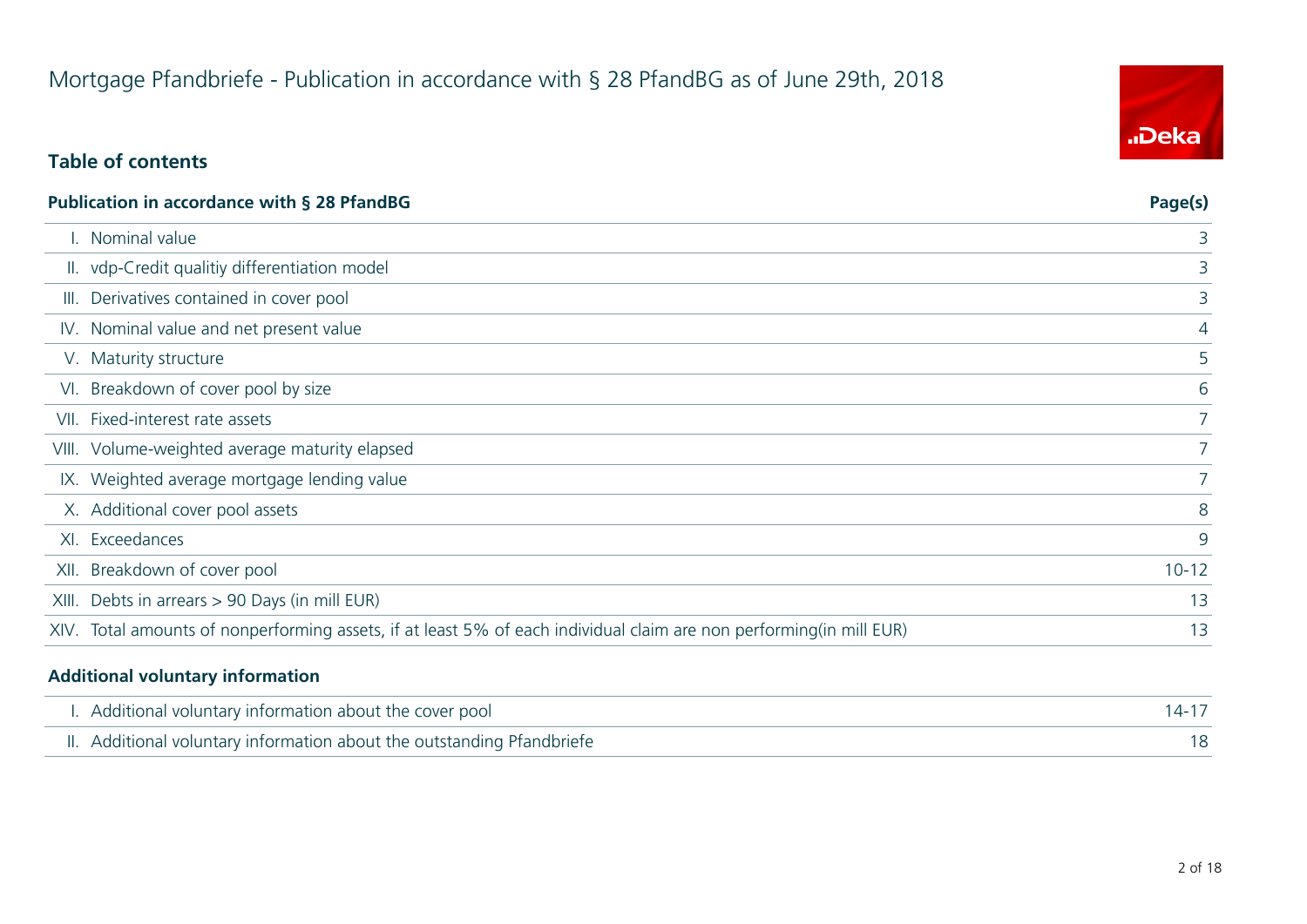

#### **I. Nominal value**

| <b>Total amounts in mill EUR</b>          | <b>Nominal value</b> |         |  |
|-------------------------------------------|----------------------|---------|--|
|                                           | O2/2018<br>Q2/2017   |         |  |
| Outstanding Pfandbriefe                   | 79.5                 | 109,5   |  |
| Public sector cover pool                  | 413.1                | 379,4   |  |
| Overcollateralization                     | 333,6                | 269,9   |  |
| Overcollateralization in % of outstanding | 419.6 %              | 246,5 % |  |

#### **II. vdp-Credit qualitiy differentiation model**

| Overcollateralization in consideration of the<br>"vdp-Credit quality differentiation model" | <b>Nominal value</b> |         |         | Net present value |  |
|---------------------------------------------------------------------------------------------|----------------------|---------|---------|-------------------|--|
| in mill EUR                                                                                 | O2/2018              | O2/2017 | O2/2018 | O2/2017           |  |
| Overcollateralization                                                                       | 333.6                | 269.9   | 356.9   | 292,5             |  |
| Overcollateralization according to the "vdp-Credit quality<br>differentiation model"        | 333.6                | 269.9   | 356.9   | 292.5             |  |
| Overcollateralization in % of outstanding                                                   | 419.6 %              | 246.5 % | 444.8 % | 264.5 %           |  |

#### **III. Derivatives contained in cover pool**

| <b>Total amounts in mill EUR</b> | <b>Nominal value</b> |         |  |  |
|----------------------------------|----------------------|---------|--|--|
|                                  | O2/2018              | Q2/2017 |  |  |
| <b>Derivates</b>                 | 0.0                  | 0.0     |  |  |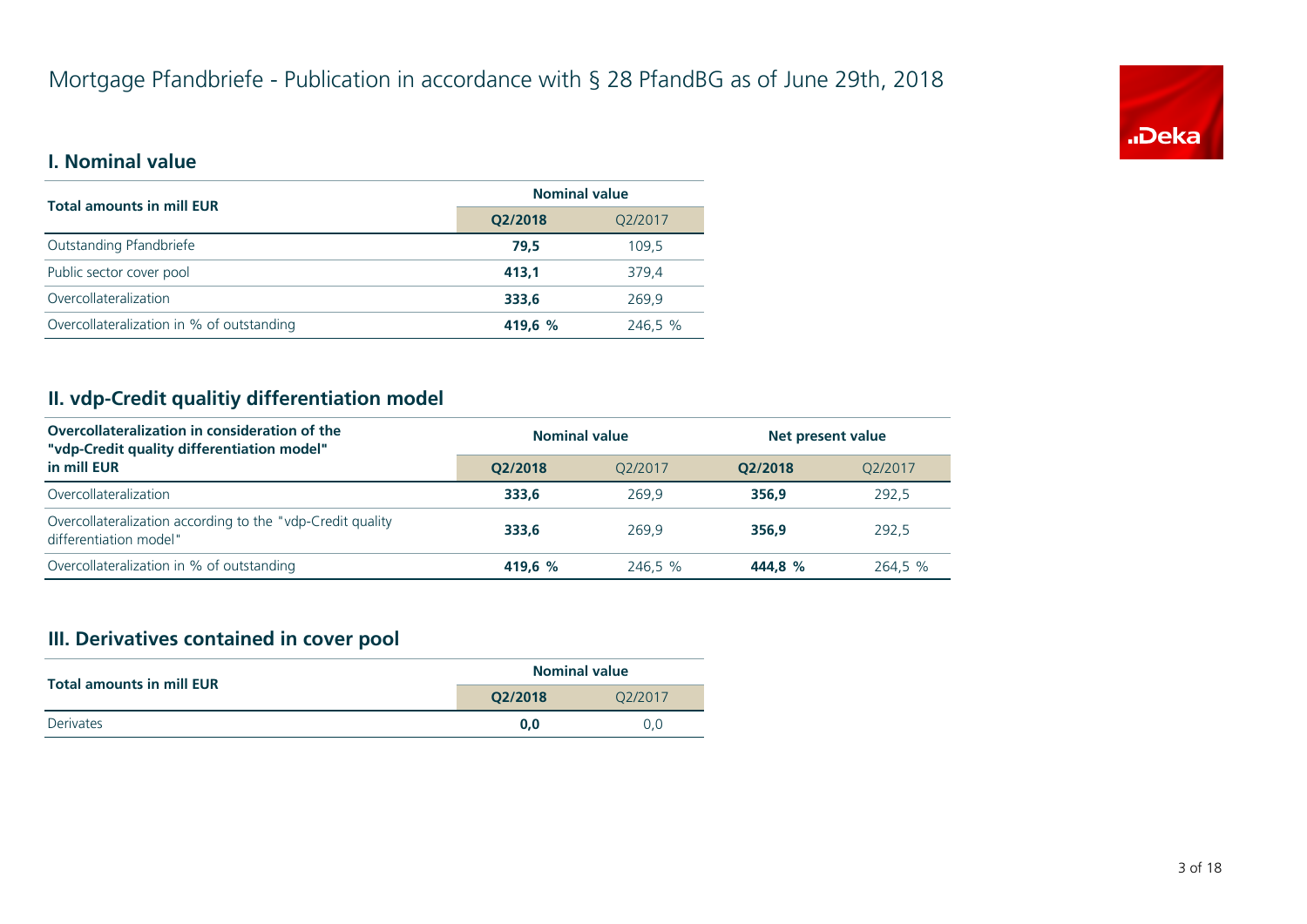

#### **IV. Nominal value and net present value**

| <b>Total amounts in mill EUR</b>          | <b>Nominal value</b> |         | Net present value |         |
|-------------------------------------------|----------------------|---------|-------------------|---------|
|                                           | O2/2018              | O2/2017 | O2/2018           | Q2/2017 |
| Outstanding Pfandbriefe                   | 79,5                 | 109.5   | 80.2              | 110,6   |
| Public sector cover pool                  | 413.1                | 379.4   | 437,1             | 403,1   |
| Overcollateralization                     | 333,6                | 269.9   | 356.9             | 292,5   |
| Overcollateralization in % of outstanding | 419.6 %              | 246.5 % | 444.8 %           | 264,5 % |

| <b>Total amounts in mill EUR</b>          | Net present value + 250 BP |         | Net present value - 250 BP |         | Net present value<br><b>Currency stress</b> |         |
|-------------------------------------------|----------------------------|---------|----------------------------|---------|---------------------------------------------|---------|
|                                           | O2/2018                    | O2/2017 | O2/2018                    | O2/2017 | O2/2018                                     | Q2/2017 |
| Outstanding Pfandbriefe                   | 76,1                       | 106,1   | 84,7                       | 115.5   | 76,1                                        | 106,1   |
| Public sector cover pool                  | 401,7                      | 373.3   | 478.5                      | 438.1   | 401.7                                       | 373,3   |
| Overcollateralization                     | 325,6                      | 267,2   | 393,8                      | 322,6   | 325.6                                       | 267,2   |
| Overcollateralization in % of outstanding | 427.6 %                    | 251,7 % | 464.8 %                    | 279.4 % | 427.6 %                                     | 251,7 % |

| <b>Foreign Currencies</b> | Net present value for each foreign<br>currency (in mill) |         | <b>Rates of exchange</b> |                      | Net present value<br>in mill EUR |         |
|---------------------------|----------------------------------------------------------|---------|--------------------------|----------------------|----------------------------------|---------|
|                           | O2/2018                                                  | O2/2017 | O2/2018                  | O <sub>2</sub> /2017 | O2/2018                          | 02/2017 |
| <b>Total amounts</b>      |                                                          |         |                          |                      | 0,0                              | 0,00    |

Remark: Net present value on Static Method basis in accordance with § 5 and § 6 PfandBarwertV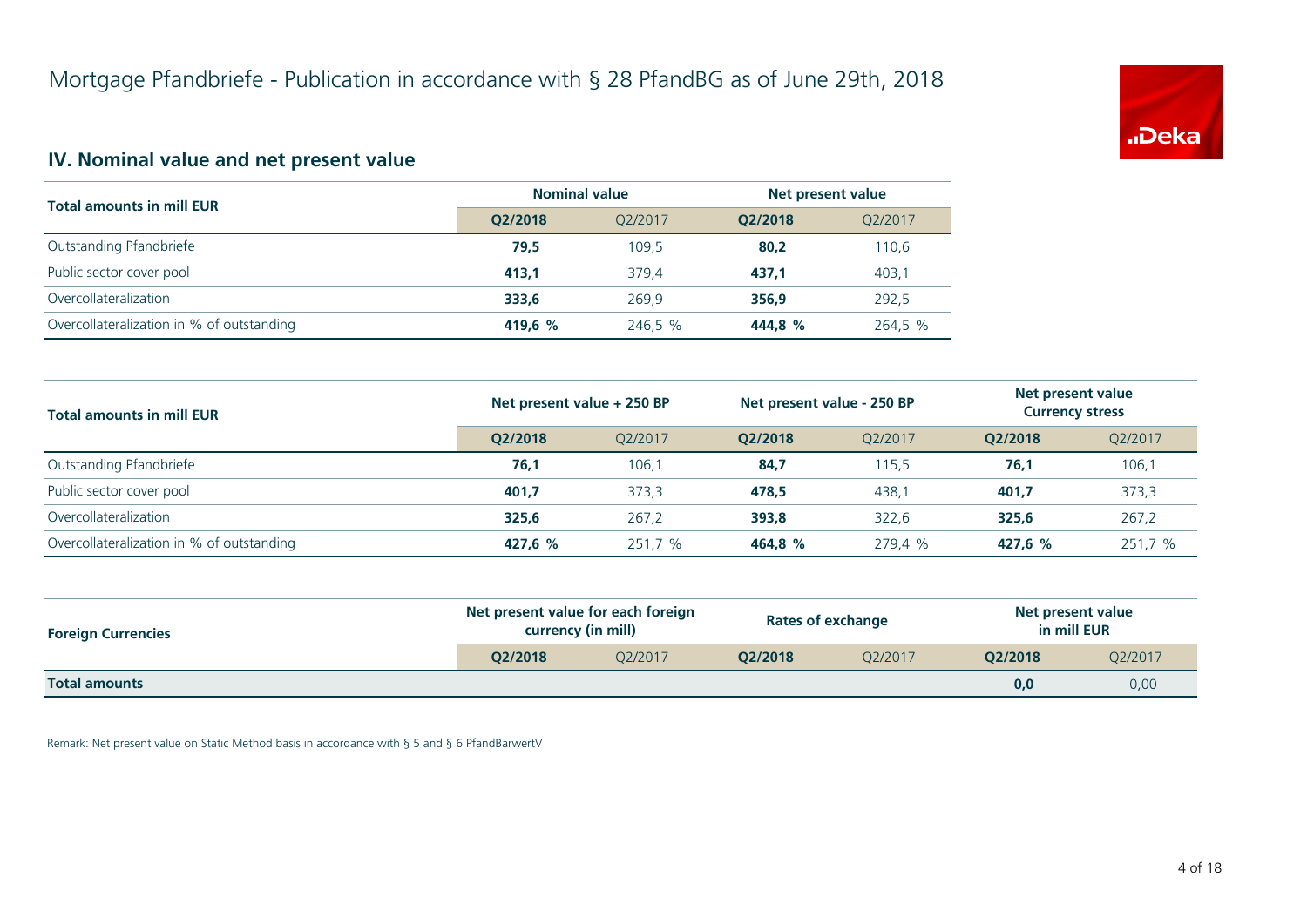

#### **V. Maturity structure**

| <b>Maturity ranges</b> |        | <b>Outstanding Pfandbriefe in mill EUR</b> |         | Mortgage cover pool in mill EUR |         |         |
|------------------------|--------|--------------------------------------------|---------|---------------------------------|---------|---------|
|                        |        |                                            | Q2/2018 | Q2/2017                         | Q2/2018 | Q2/2017 |
|                        | $\leq$ | 6 months                                   | 0,0     | 50,0                            | 21,2    | 0,0     |
| 6 months               | $\leq$ | 12 months                                  | 0,0     | 0,0                             | 0,0     | 25,0    |
| 12 months              | $\leq$ | 18 months                                  | 30,0    | 0,0                             | 0,0     | 29,3    |
| 18 months              | $\leq$ | 2 years                                    | 19,5    | 0,0                             | 0,0     | 0,0     |
| 2 years                | $\leq$ | 3 years                                    | 10,0    | 49,5                            | 127,0   | 70,0    |
| 3 years                | $\leq$ | 4 years                                    | 15,0    | 0,0                             | 0,0     | 102,4   |
| 4 years                | $\leq$ | 5 years                                    | 5,0     | 10,0                            | 136,9   | 0,0     |
| 5 years                | $\leq$ | 10 years                                   | 0,0     | 0,0                             | 127,9   | 152,7   |
|                        | >      | 10 years                                   | 0,0     | 0,0                             | 0,0     | 0,0     |
| <b>Total amounts</b>   |        |                                            | 79,5    | 109,5                           | 413,1   | 379,4   |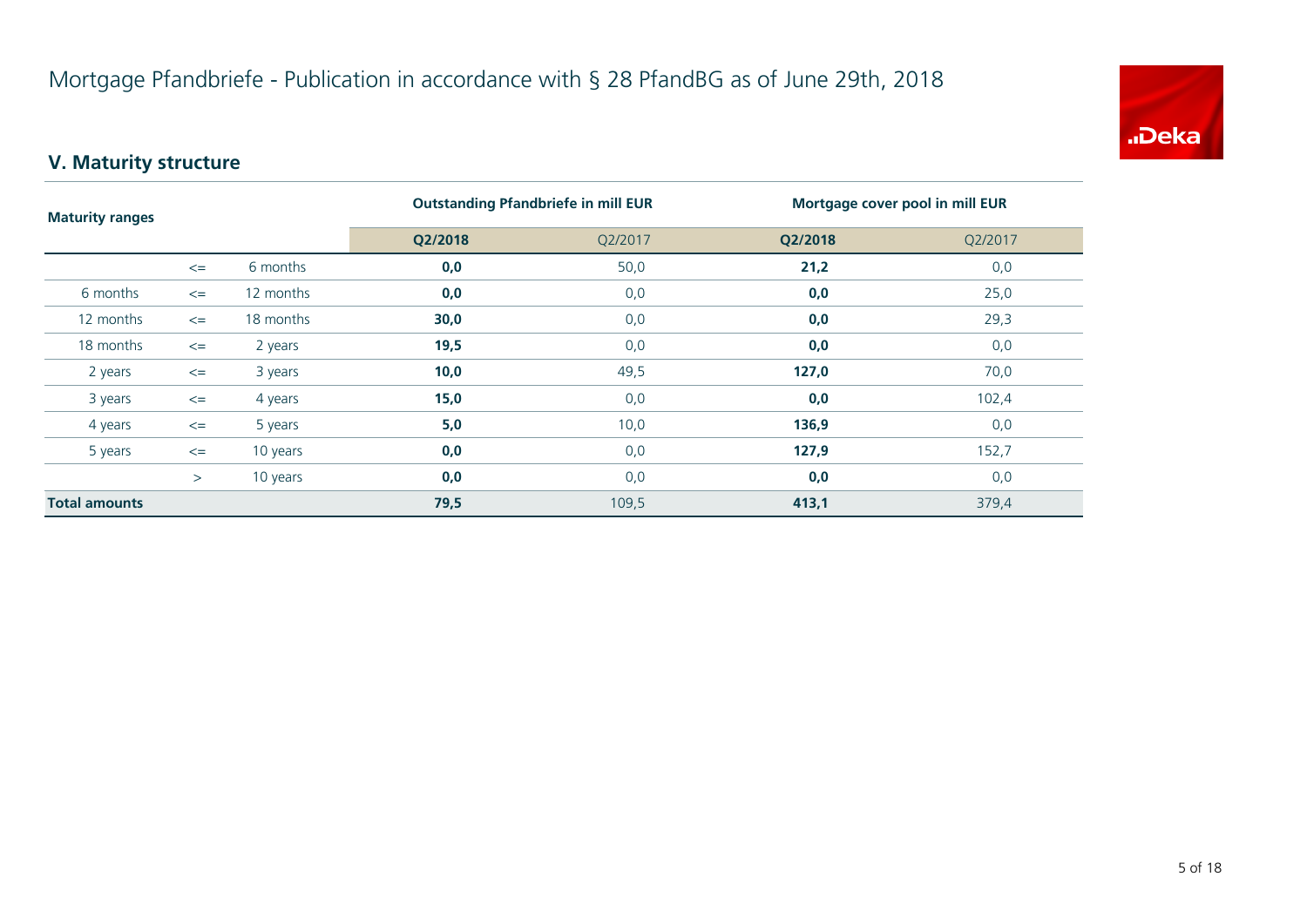

## **VI. Breakdown of cover pool by size**

| Breakdown of cover pool by size (in mill EUR)                                            |                                   |               |         |         |
|------------------------------------------------------------------------------------------|-----------------------------------|---------------|---------|---------|
|                                                                                          |                                   |               | Q2/2018 | Q2/2017 |
| Regular cover                                                                            | $\leq$                            | 0.3 mill EUR  | 0,0     | 0,0     |
| Mortgage Loans                                                                           |                                   |               |         |         |
| Regular cover                                                                            | 0,3 mill EUR $\leq$               | 1,0 mill EUR  |         |         |
| Mortgage Loans                                                                           |                                   |               | 0,8     | 1,8     |
| Regular cover                                                                            | 1,0 mill EUR $\leq$ 10,0 mill EUR |               | 26,7    |         |
| Mortgage Loans                                                                           |                                   |               |         | 29,5    |
| Regular cover                                                                            | $\geq$                            | 10,0 mill EUR |         |         |
| Mortgage Loans                                                                           |                                   |               | 375,6   | 253,1   |
| <b>Amounts</b>                                                                           |                                   |               | 403,1   | 284,4   |
| Additional cover pool assets according to<br>§ 19 para. 1 no. 1, no. 2 and no. 3 PfandBG |                                   |               | 10,0    | 95,0    |
| <b>Total amounts</b>                                                                     |                                   |               | 413,1   | 379,4   |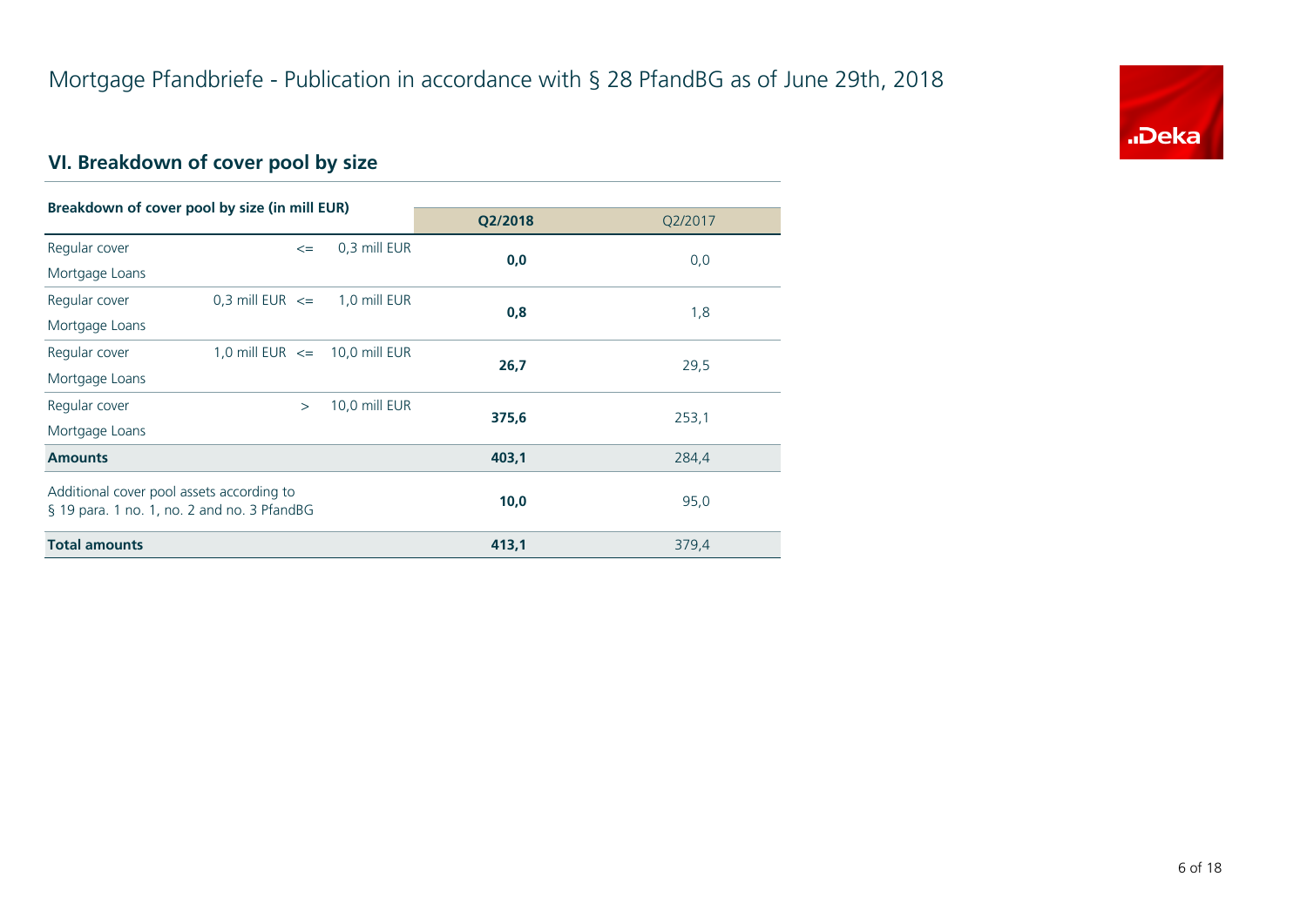

#### **VII. Fixed-interest rate assets**

| <b>Total amounts of fixed-interest assets</b><br>(nominal and percentage values) | <b>Total amounts in mill EUR</b> |         | thereof: Nominal value of fixed<br>interest assets |         | thereof: Percentage of fixed<br>interest assets |                      |
|----------------------------------------------------------------------------------|----------------------------------|---------|----------------------------------------------------|---------|-------------------------------------------------|----------------------|
|                                                                                  | O2/2018                          | 02/2017 | O2/2018                                            | 02/2017 | O2/2018                                         | O <sub>2</sub> /2017 |
| Outstanding Pfandbriefe                                                          | 79.5                             | 109.5   | 79.5                                               | 109.5   | 100.0 $%$                                       | 100,0 %              |
| Public sector cover pool                                                         | 413.1                            | 379.4   | 330.0                                              | 290.9   | 79.9 %                                          | 76.7 %               |

#### **VIII. Volume-weighted average maturity elapsed**

| Information on claims<br>according to § 12 PfandBG                                                                                                 | <b>Average in years</b> |         |  |
|----------------------------------------------------------------------------------------------------------------------------------------------------|-------------------------|---------|--|
|                                                                                                                                                    | Q2/2018                 | O2/2017 |  |
| According to § 28 para. 1 no. 11 PfandBG:<br>Volume-weighted average of the maturity that<br>has elapsed since the loan was granted<br>(seasoning) | 2,9                     | 2,0     |  |

#### **IX. Weighted average mortgage lending value**

| Information on claims<br>according to § 12 PfandBG                         | <b>Average in percent</b> |         |  |
|----------------------------------------------------------------------------|---------------------------|---------|--|
|                                                                            | O2/2018                   | 02/2017 |  |
| According to § 28 para. 2 no.3 PfandBG:<br>Weighted mortgage lending value | 56.9                      | 53.6    |  |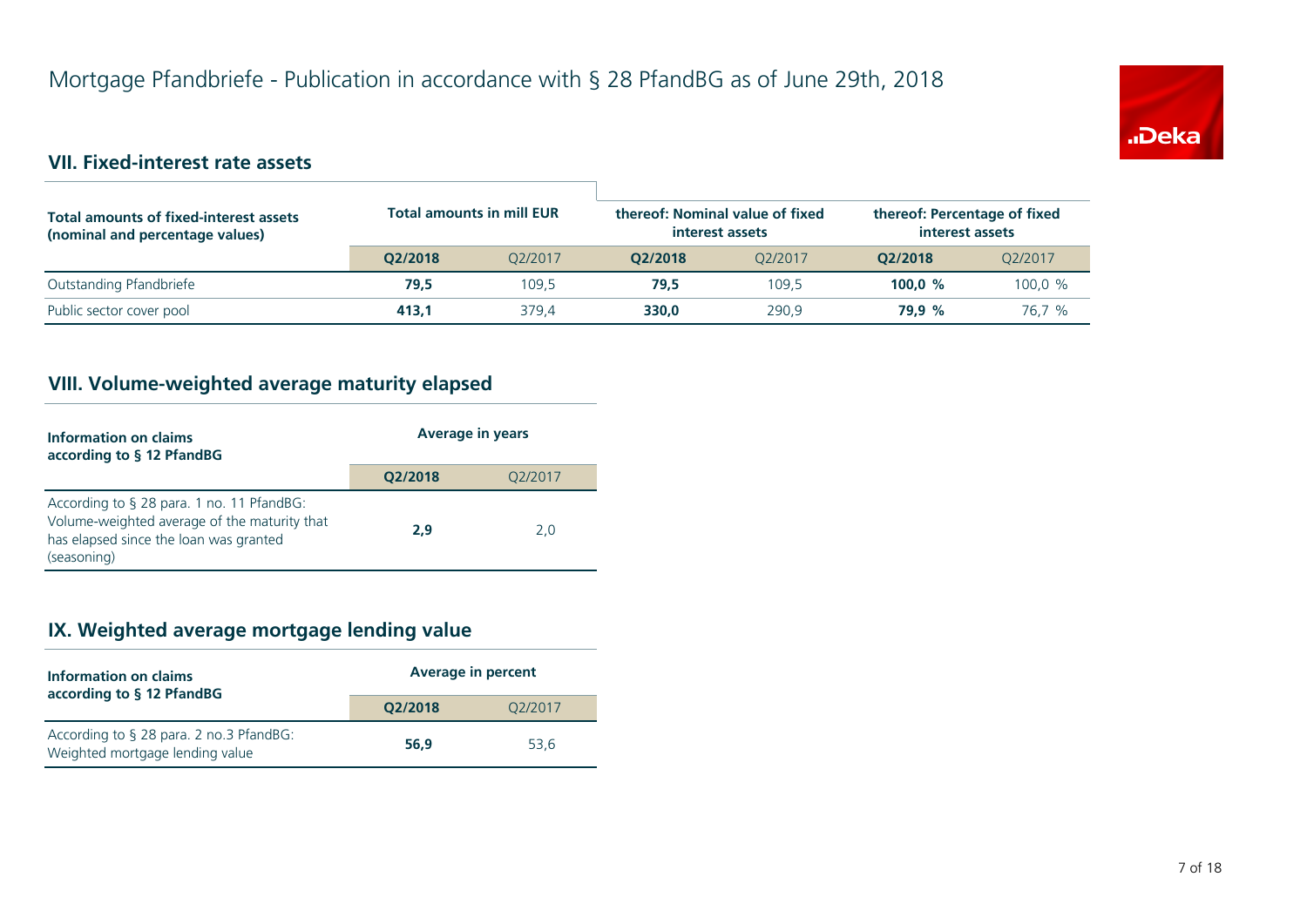

#### **X. Additional cover pool assets**

| Additional cover pool assets according to                                                                                                 |               |         | <b>Total amounts in mill EUR</b> |                                                                                                   |         |         |                                                                                                                                    |
|-------------------------------------------------------------------------------------------------------------------------------------------|---------------|---------|----------------------------------|---------------------------------------------------------------------------------------------------|---------|---------|------------------------------------------------------------------------------------------------------------------------------------|
| § 19 para. 1 no. 1, no. 2 and no. 3 PfandBG                                                                                               |               | Q2/2018 | Q2/2017                          |                                                                                                   |         |         |                                                                                                                                    |
|                                                                                                                                           |               | 10,0    | 95,0                             |                                                                                                   |         |         |                                                                                                                                    |
| Thereof additional cover pool assets<br>according to § 28 para. 1 no. 4                                                                   |               |         | <b>Total amounts in mill EUR</b> |                                                                                                   |         |         |                                                                                                                                    |
| in conjunction with § 19 para. 1 no. 1 PfandBG                                                                                            |               | Q2/2018 | Q2/2017                          |                                                                                                   |         |         |                                                                                                                                    |
|                                                                                                                                           |               | 0,0     | 0,0                              |                                                                                                   |         |         |                                                                                                                                    |
| Thereof additional cover pool assets<br>according to § 28 para. 1 no. 5<br>in conjunction with § 19 para. 1 no. 2 PfandBG                 |               |         | <b>Total amounts in mill EUR</b> | thereof: Exposure in covered bonds<br>according to Article 129 Regulation<br>(EU) No 575/2013     |         |         |                                                                                                                                    |
| based in                                                                                                                                  | Code<br>$(*)$ | Q2/2018 | Q2/2017                          | Q2/2018                                                                                           | Q2/2017 |         |                                                                                                                                    |
| <b>Total amounts</b>                                                                                                                      |               | 0,0     | 0,0                              | 0,0                                                                                               | 0,0     |         |                                                                                                                                    |
| Thereof additional cover pool assets<br>according to § 28 para. 1 no. 6<br>in conjunction with § 19 para. 1 no. 2 and 3<br><b>PfandBG</b> |               |         | <b>Total amounts in mill EUR</b> | thereof: Exposure in bonds<br>according to § 20 para. 1 PfandBG<br>$(S$ 19 para. 1 no. 3 PfandBG) |         |         | thereof: Cover pool assets according<br>to § 19 para. 1 no. 2 in conjunction<br>with § 4 para. 1 sentence 2 no. 1 and<br>2 PfandBG |
| based in                                                                                                                                  | Code<br>$(*)$ | Q2/2018 | Q2/2017                          | Q2/2018                                                                                           | Q2/2017 | Q2/2018 | Q2/2017                                                                                                                            |
| Germany                                                                                                                                   | DE            | 10,0    | 70.0                             | 0,0                                                                                               | 0,0     | 10,0    | 70,0                                                                                                                               |
| Poland                                                                                                                                    | PL            | 0,0     | 25,0                             | 0,0                                                                                               | 0,0     | 0,0     | 25,0                                                                                                                               |
| <b>Total amounts</b>                                                                                                                      |               | 10,0    | 95,0                             | 0,0                                                                                               | 0,0     | 10,0    | 95,0                                                                                                                               |

(\*) Remark: The terms of country codes are based on the two-letter ISO-Codes defined in 'ISO 3166 alpha-2', published by the International Organization for Standardization (ISO).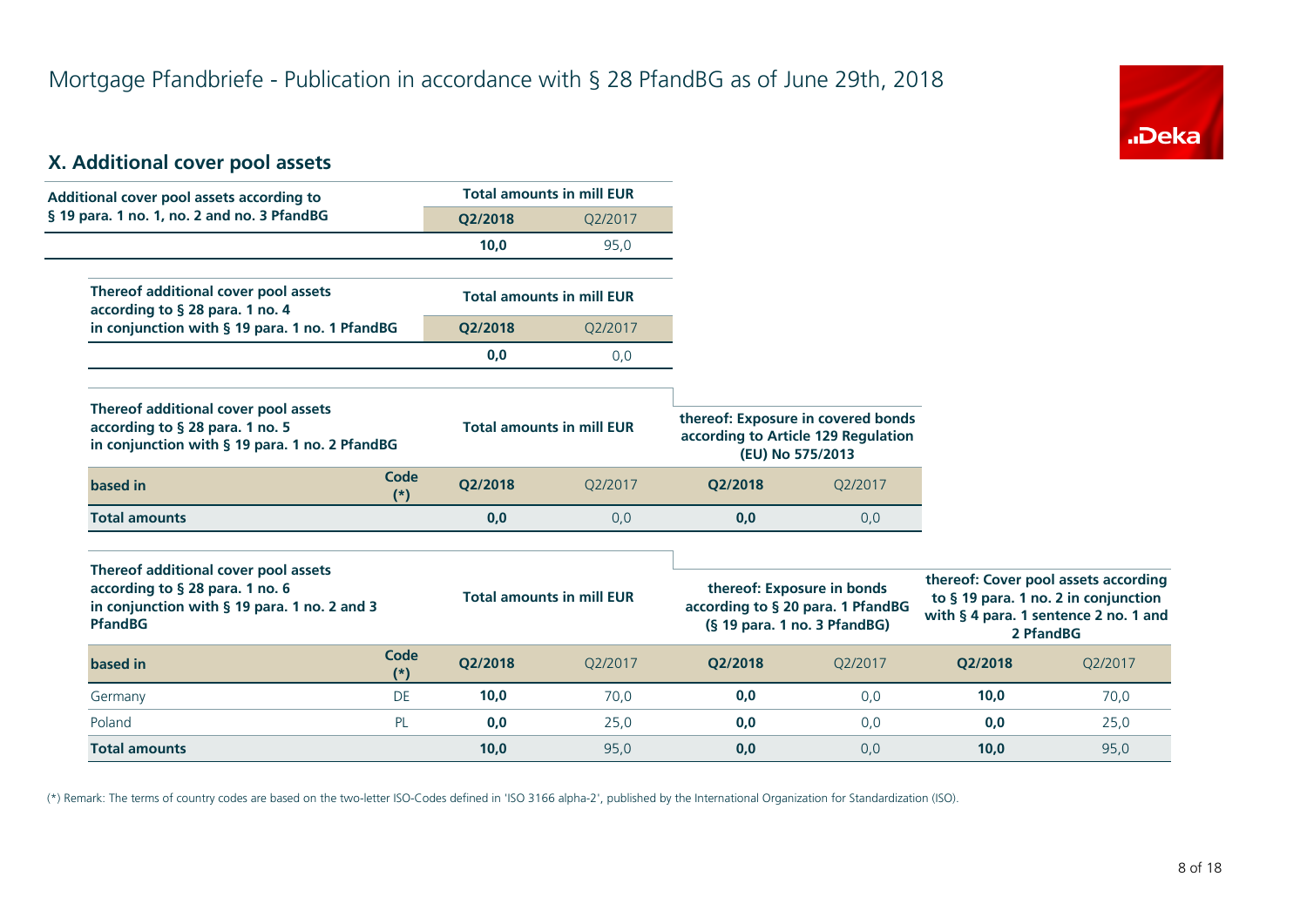# Mortgage Pfandbriefe - Publication in accordance with § 28 PfandBG as of June 29th, 2018



#### **XI. Exceedances**

| Information according to $\S$ 28 para. 1                                                                            | <b>Total amounts in mill EUR</b> |         |  |
|---------------------------------------------------------------------------------------------------------------------|----------------------------------|---------|--|
| no. 7 and no. 8 PfandBG                                                                                             | O2/2018                          | Q2/2017 |  |
| Cover pool assets that exceed the limits of<br>§ 13 para. 1 PfandBG<br>(§ 28 para. 1 no. 7 PfandBG)                 | 0,0                              | 0,0     |  |
| Cover pool assets that exceed the limits of<br>§ 19 para. 1 no. 2 PfandBG<br>(§ 28 para. 1 no. 8 and no. 5 PfandBG) | 0,0                              | 0,0     |  |
| Cover pool assets that exceed the limits of<br>§ 19 para. 1 no. 3 PfandBG<br>(§ 28 para. 1 no. 8 and no. 6 PfandBG) | 0,0                              | 0,0     |  |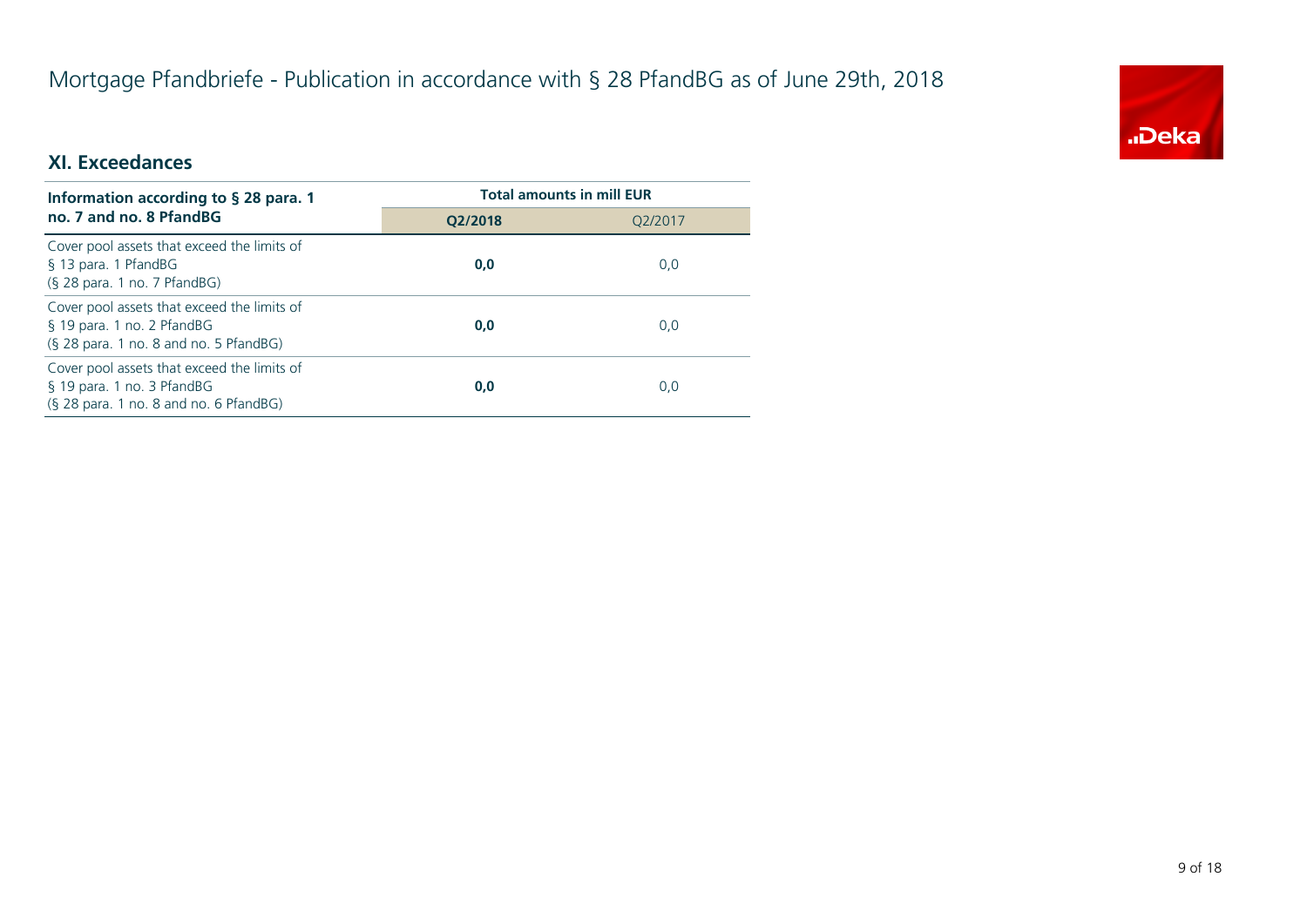

## **XII. Breakdown of cover pool**

|                                                                                                      | <b>Commercial</b>   |         | <b>Residential</b>  |         |
|------------------------------------------------------------------------------------------------------|---------------------|---------|---------------------|---------|
| <b>Total amounts</b>                                                                                 | amounts in mill EUR |         | amounts in mill EUR |         |
|                                                                                                      | Q2/2018             | Q2/2017 | Q2/2018             | Q2/2017 |
| Condominiums                                                                                         | 0,0                 | 0,0     | 0,0                 | 0,0     |
| Single-/Two-family-houses                                                                            | 0,0                 | 0,0     | 0,0                 | 0,0     |
| Multi-family dwellings                                                                               | 0,0                 | 0,0     | 0,0                 | 0,0     |
| Office buildings                                                                                     | 241,7               | 155,0   | 0,0                 | 0,0     |
| Retail buildings                                                                                     | 65,0                | 29,3    | 0,0                 | 0,0     |
| Industrial buildings                                                                                 | 0,0                 | 0,0     | 0,0                 | 0,0     |
| Other commercial buildings                                                                           | 96,3                | 100,1   | 0,0                 | 0,0     |
| Buildings under construction not yet producing yield                                                 | 0,0                 | 0,0     | 0,0                 | 0,0     |
| <b>Building land</b>                                                                                 | 0,0                 | 0,0     | 0,0                 | 0,0     |
| <b>Amounts</b>                                                                                       | 403,1               | 284,4   | 0,0                 | 0,0     |
| Additional cover pool assets (statutory overcollateralization /<br>safeguarding liquidity inclusive) | 10,0                | 95,0    | 0,0                 | 0,0     |
| <b>Total amounts</b>                                                                                 | 413,1               | 379,4   | 0,0                 | 0,0     |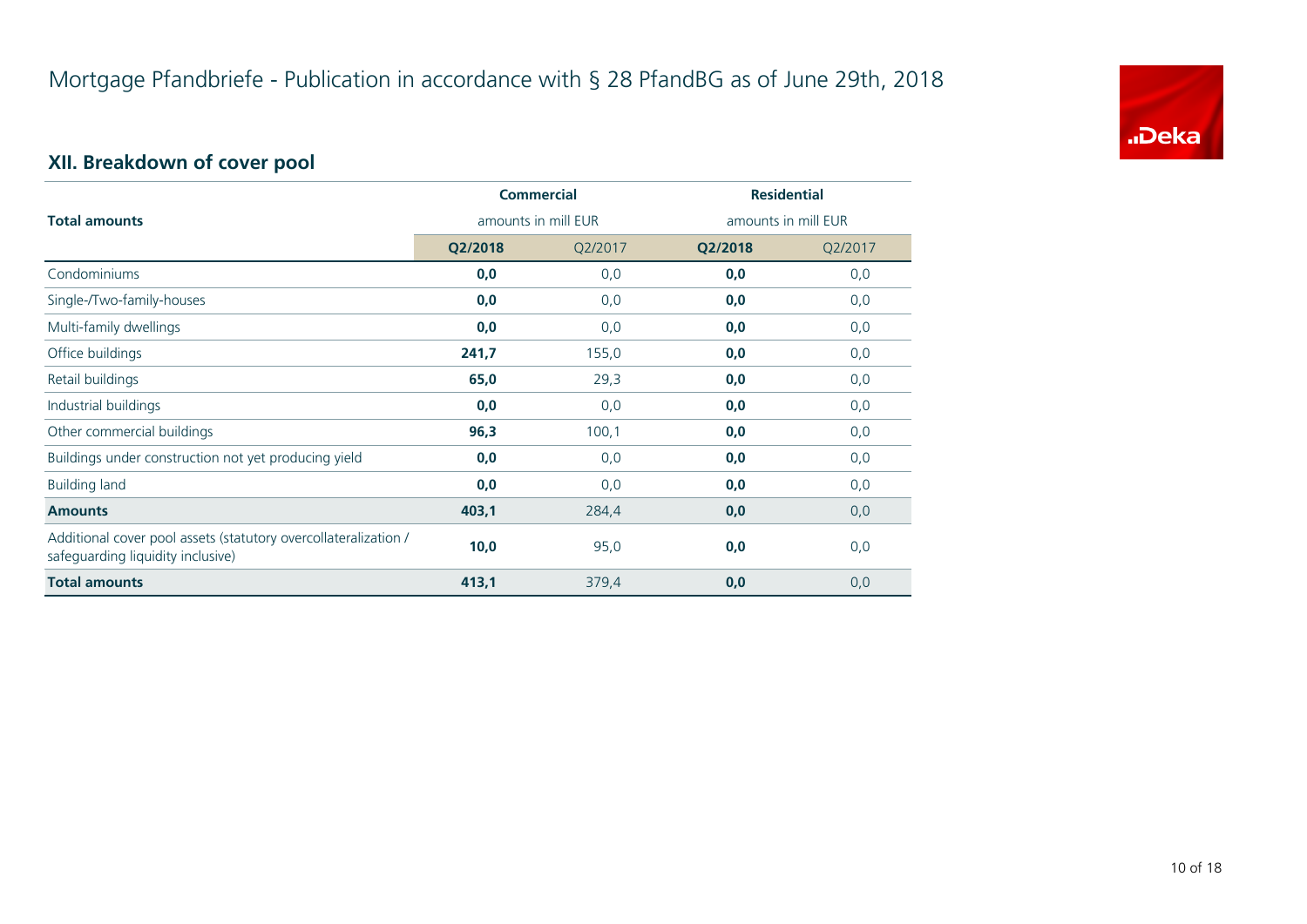

## **XII. Breakdown of cover pool**

|                                                                                                      | <b>Commercial</b> |                     | <b>Residential</b> |         |
|------------------------------------------------------------------------------------------------------|-------------------|---------------------|--------------------|---------|
| amounts in mill EUR<br>Germany                                                                       |                   | amounts in mill EUR |                    |         |
|                                                                                                      | Q2/2018           | Q2/2017             | Q2/2018            | Q2/2017 |
| Condominiums                                                                                         | 0,0               | 0,0                 | 0,0                | 0,0     |
| Single-/Two-family-houses                                                                            | 0,0               | 0,0                 | 0,0                | 0,0     |
| Multi-family dwellings                                                                               | 0,0               | 0,0                 | 0,0                | 0,0     |
| Office buildings                                                                                     | 106,1             | 106,2               | 0,0                | 0,0     |
| Retail buildings                                                                                     | 21,2              | 29,3                | 0,0                | 0,0     |
| Industrial buildings                                                                                 | 0,0               | 0,0                 | 0,0                | 0,0     |
| Other commercial buildings                                                                           | 96,3              | 100,1               | 0,0                | 0,0     |
| Buildings under construction not yet producing yield                                                 | 0,0               | 0,0                 | 0,0                | 0,0     |
| <b>Building land</b>                                                                                 | 0,0               | 0,0                 | 0,0                | 0,0     |
| <b>Amounts</b>                                                                                       | 223,6             | 235,6               | 0,0                | 0,0     |
| Additional cover pool assets (statutory overcollateralization /<br>safeguarding liquidity inclusive) | 10,0              | 70,0                | 0,0                | 0,0     |
| <b>Total amounts</b>                                                                                 | 233,6             | 305,6               | 0,0                | 0,0     |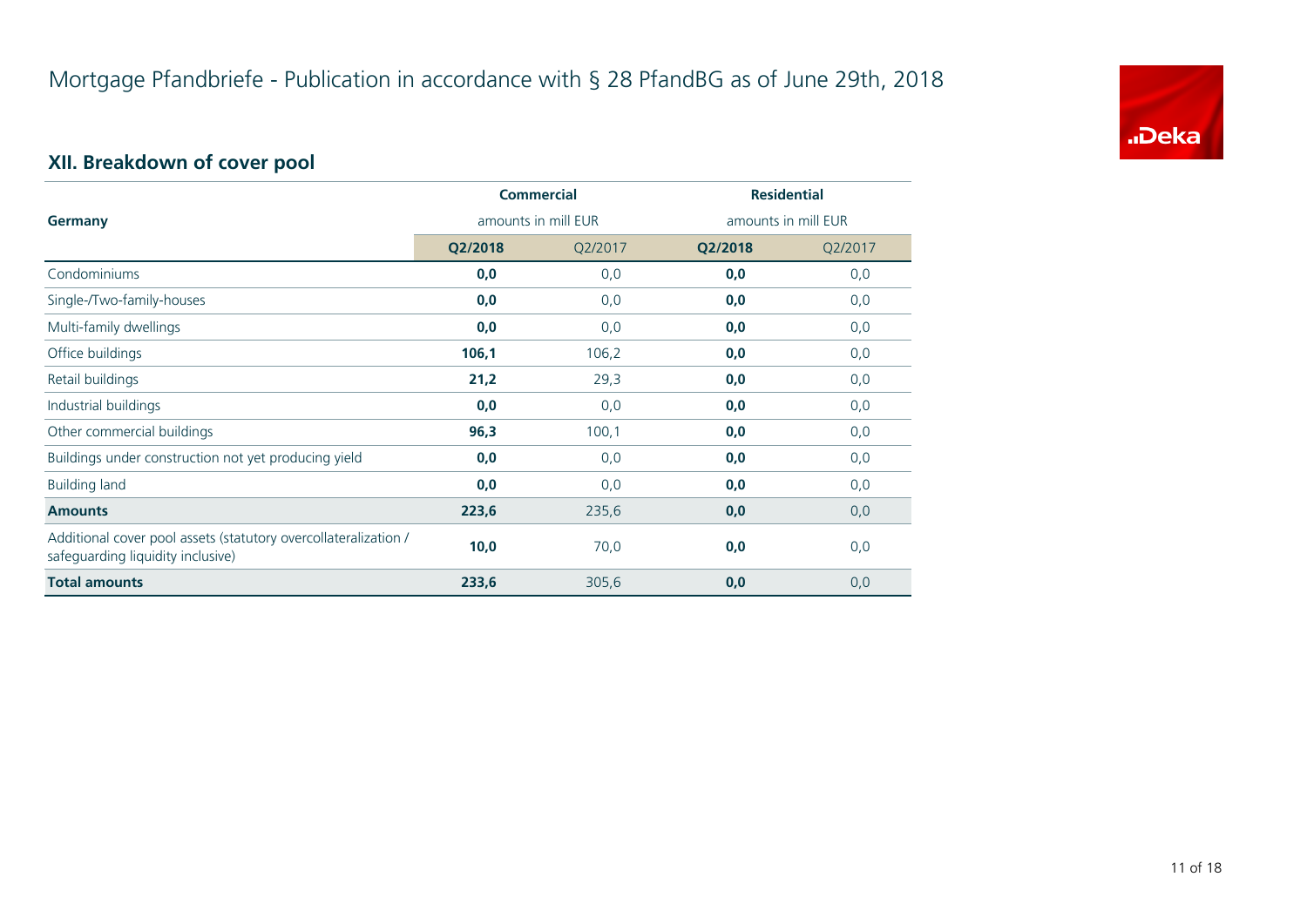

## **XII. Breakdown of cover pool**

|                                                                                                      | <b>Commercial</b> |                     | <b>Residential</b> |         |
|------------------------------------------------------------------------------------------------------|-------------------|---------------------|--------------------|---------|
| <b>France</b><br>amounts in mill EUR                                                                 |                   | amounts in mill EUR |                    |         |
|                                                                                                      | Q2/2018           | Q2/2017             | Q2/2018            | Q2/2017 |
| Condominiums                                                                                         | 0,0               | 0,0                 | 0,0                | 0,0     |
| Single-/Two-family-houses                                                                            | 0,0               | 0,0                 | 0,0                | 0,0     |
| Multi-family dwellings                                                                               | 0,0               | 0,0                 | 0,0                | 0,0     |
| Office buildings                                                                                     | 135,6             | 48,8                | 0,0                | 0,0     |
| Retail buildings                                                                                     | 43,8              | 0,0                 | 0,0                | 0,0     |
| Industrial buildings                                                                                 | 0,0               | 0,0                 | 0,0                | 0,0     |
| Other commercial buildings                                                                           | 0,0               | 0,0                 | 0,0                | 0,0     |
| Buildings under construction not yet producing yield                                                 | 0,0               | 0,0                 | 0,0                | 0,0     |
| <b>Building land</b>                                                                                 | 0,0               | 0,0                 | 0,0                | 0,0     |
| <b>Amounts</b>                                                                                       | 179,4             | 48,8                | 0,0                | 0,0     |
| Additional cover pool assets (statutory overcollateralization /<br>safeguarding liquidity inclusive) | 0,0               | 0,0                 | 0,0                | 0,0     |
| <b>Total amounts</b>                                                                                 | 179,4             | 48,8                | 0,0                | 0,0     |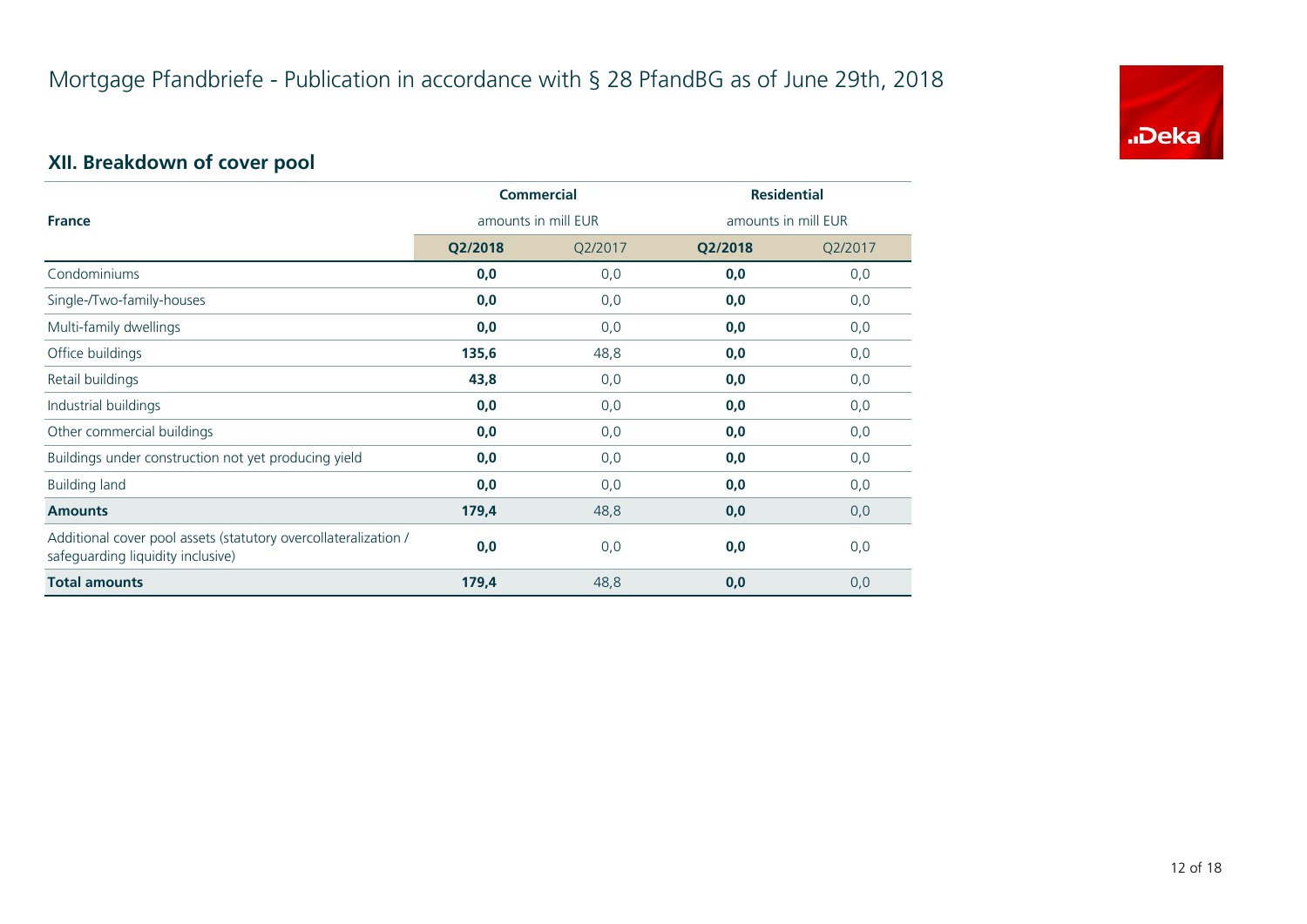#### **XIII. Debts in arrears > 90 Days (in mill EUR)**

| <b>Geographical distribution</b> |             | <b>Total amounts in mill EUR</b> |         |  |
|----------------------------------|-------------|----------------------------------|---------|--|
| <b>Country</b>                   | Code<br>(x) | Q2/2018                          | Q2/2017 |  |
| Germany                          | DE          | 0,0                              | 0,0     |  |
| France                           | <b>FR</b>   | 0,0                              | 0,0     |  |
| <b>Total amounts</b>             |             | 0,0                              | 0,0     |  |

#### **XIV. Total amounts of nonperforming assets, if at least 5% of each individual claim are non performing (in mill EUR)**

| <b>Geographical distribution</b> |               | <b>Total amounts in mill EUR</b> |         |  |
|----------------------------------|---------------|----------------------------------|---------|--|
| <b>Country</b>                   | Code<br>$(*)$ | Q2/2018                          | Q2/2017 |  |
| Germany                          | DE            | 0,0                              | 0,0     |  |
| France                           | FR.           | 0,0                              | 0,0     |  |
| <b>Total amounts</b>             |               | 0,0                              | 0,0     |  |

(\*) Remark: The terms of country codes are based on the two-letter ISO-Codes defined in 'ISO 3166 alpha-2', published by the International Organization for Standardization (ISO).

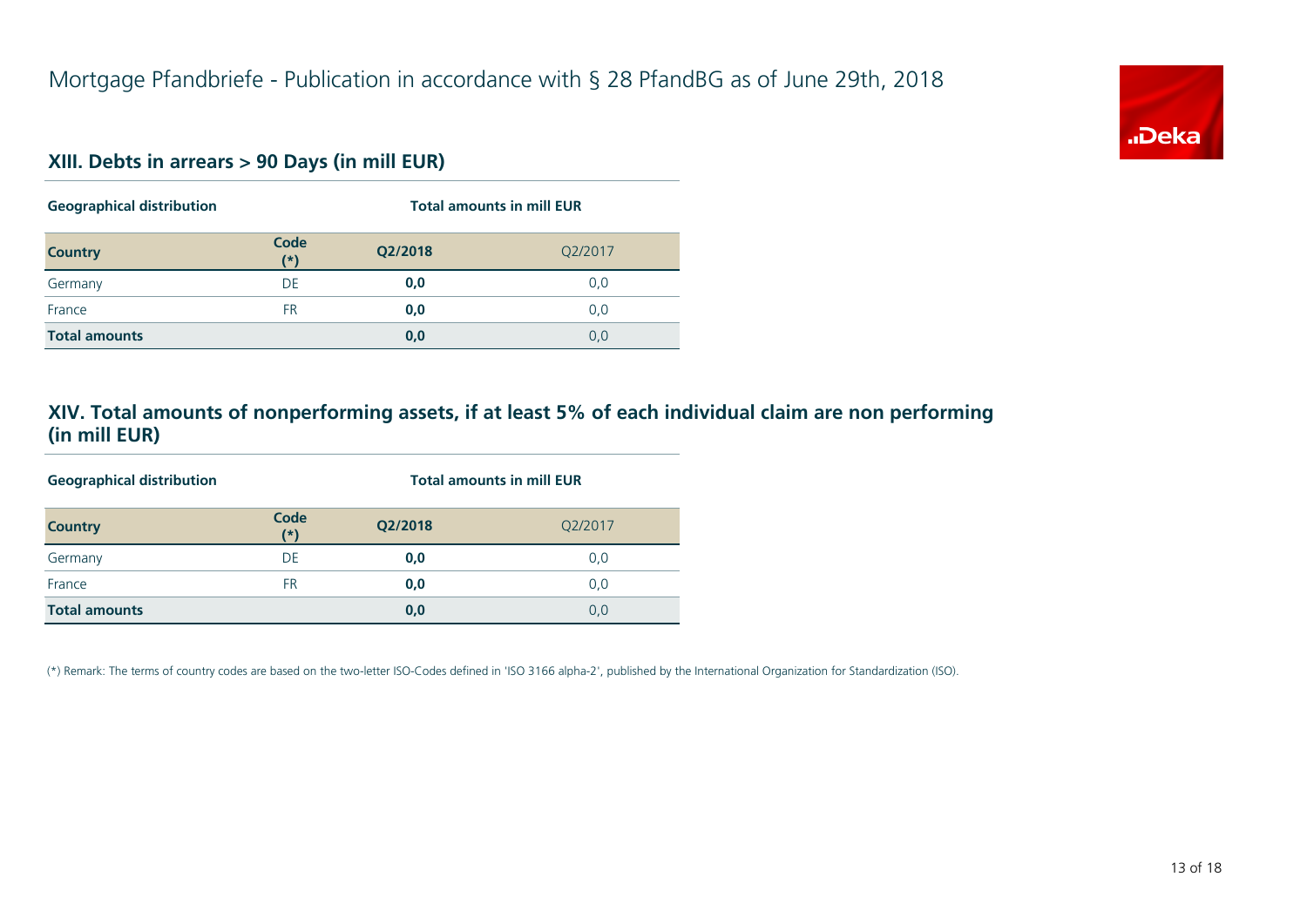# **.Deka**

## **I. Additional voluntary information about the cover pool**

|                                    |             | Q2/2018 |
|------------------------------------|-------------|---------|
| WAL of cover pool (Total)          | in years    | 4,3     |
| Part of ECB elligble securities    | in mill EUR | 10,0    |
| Overcollateralisation by law (npv) | in $%$      | 2,0     |
|                                    |             |         |
| <b>Currency Exposure (nominal)</b> | in mill EUR | Q2/2018 |

| Carrency Exposure (Hominiar) | TII IIIIII EUN | <b>VEIZUTO</b>      |
|------------------------------|----------------|---------------------|
| <b>EUR</b>                   |                | .<br>. . <i>.</i> . |

| <b>Current Rating of Pfandbrief (according to Rating Agency)</b> | O2/2018          |
|------------------------------------------------------------------|------------------|
| Moody's                                                          | <b>Not rated</b> |
| S&P                                                              | <b>Not rated</b> |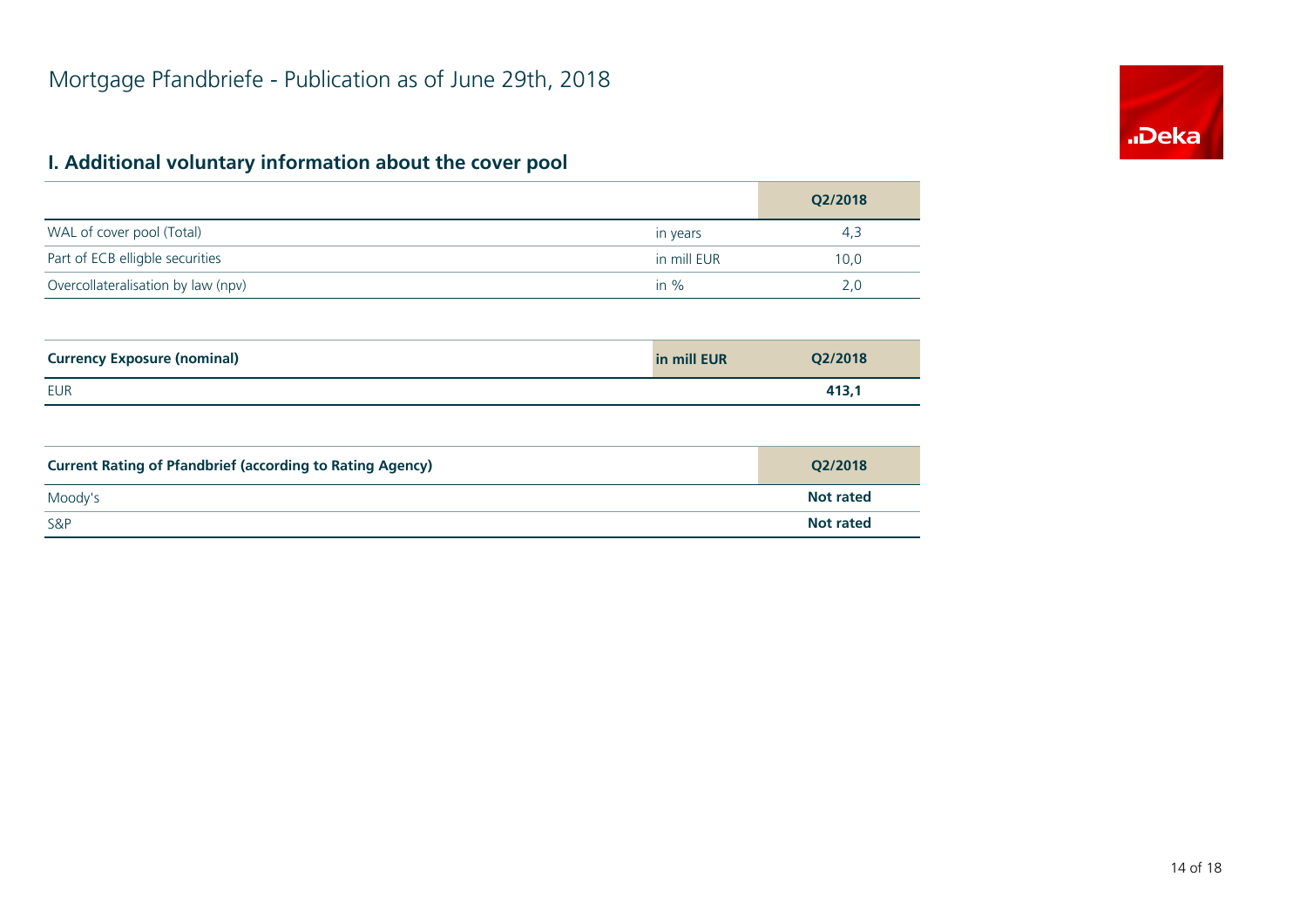## **I. Additional voluntary information about the cover pool**

| Breakdown of claims agianst centralbanks and banks<br>according to section 25 para. 1 no. 5 by Credit Quality Step | in mill EUR | O2/2018 |
|--------------------------------------------------------------------------------------------------------------------|-------------|---------|
| Credit Quality Step 1                                                                                              |             | 0.0     |
| Credit Quality Step 2                                                                                              |             | 0.0     |

| <b>Derivates</b>                                          |              | O2/2018 |
|-----------------------------------------------------------|--------------|---------|
| Are derivatives included in the cover pool?               | Yes / No     | No      |
| Dervatives in the cover pool (npv)                        | in mill EUR  |         |
| Type of swaps (I=intra-group, E=external, B=both, N=none) | (I, E, B, N) | N       |

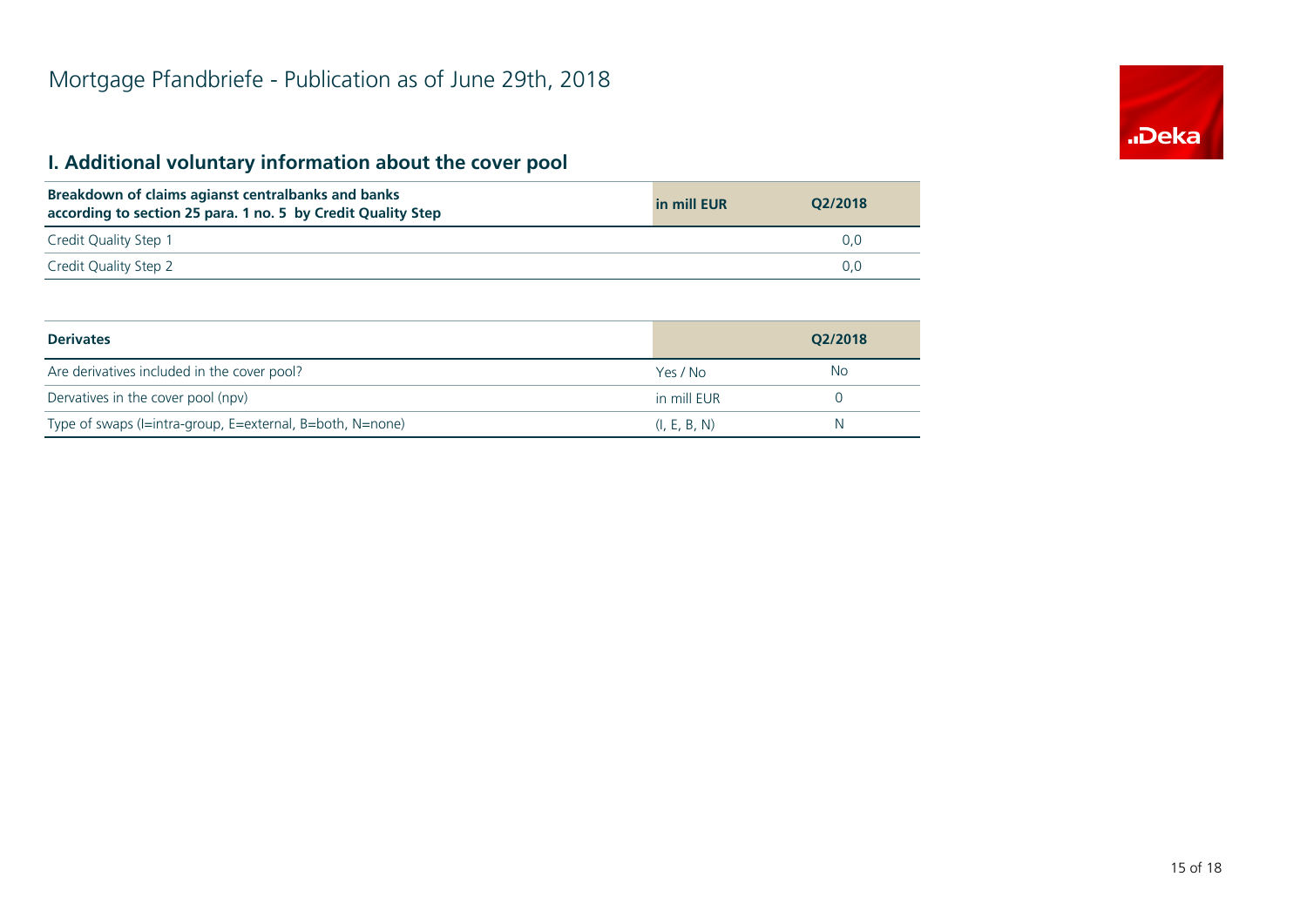# **.**<br>Deka

#### **I. Additional voluntary information about the cover pool**

|                                                           |             | <b>Residential</b> | <b>Commercial</b> |
|-----------------------------------------------------------|-------------|--------------------|-------------------|
| Loans $(*)$                                               | Q2/2018     | Q2/2018            |                   |
| Number of loans                                           |             | $\bf{0}$           | 14                |
| Number of borrowers                                       |             | $\bf{0}$           | 23                |
| Total amount of loans granted to the 10 biggest borrowers | in mill EUR | 0,0                | 292,8             |
| Number of properties                                      |             | $\bf{0}$           | 23                |
| Part of owner occupied homes of cover assets              | in mill EUR | 0,0                | 0,0               |
| Part of multi-family homes of cover assets                | in mill EUR | 0,0                | 0,0               |

| Loans $(*)$                                                           |             | O2/2018             |
|-----------------------------------------------------------------------|-------------|---------------------|
| % of insured mortgages in the cover pool of total cover asstes        | in $%$      | 100,0%              |
| Are Insurances part of the cover pool?                                | Yes / No    | <b>Yes</b>          |
| Are guaranteed loans included in the cover pool?                      | Yes / No    | Not applicable (**) |
| % of guaranteed loans of total cover asstes                           | in $%$      | Not applicable (**) |
| Are self certified loans included in the cover pool?                  | Yes / No    | Not applicable (**) |
| Are limited certified loans included in the cover pool?               | Yes / No    | Not applicable (**) |
| % of non first lien mortgages in the cover pool of total cover assets | in $%$      | Not applicable (**) |
| Are ABS included in the cover pool?                                   | Yes / No    | Not applicable (**) |
| Part of interest only loans of total cover assets                     | in mill EUR | 292,6               |

(\*) Remark: Only regular cover pool assets are included.

(\*\*) Remark: Not applicable according to current legal situation.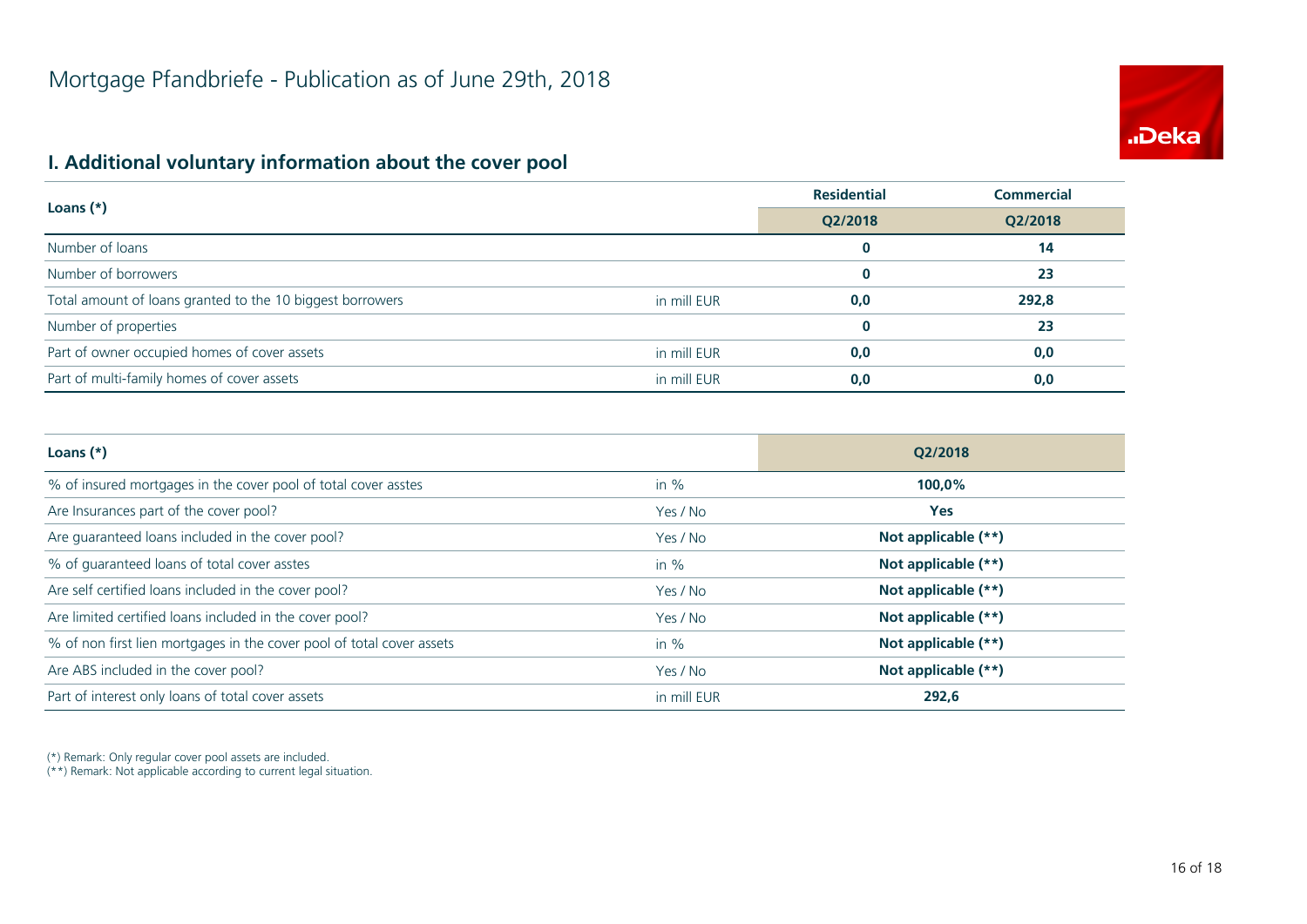

### **I. Additional voluntary information about the cover pool**

| Loan to Value (LTV) in buckets |        |     | in mill EUR | Q2/2018 |
|--------------------------------|--------|-----|-------------|---------|
| $> 0\%$                        | $\leq$ | 20% |             | 0,0     |
| $> 20\%$                       | $\leq$ | 30% |             | 0,0     |
| $> 30\%$                       | $\leq$ | 40% |             | 30,3    |
| $>40\%$                        | $\leq$ | 50% |             | 43,5    |
| $> 50\%$                       | $\leq$ | 60% |             | 329,3   |

| Loan seasoning in buckets<br>residential + commercial |              |            | in mill EUR | Q2/2018 |
|-------------------------------------------------------|--------------|------------|-------------|---------|
|                                                       | $\leq$       | 12 months  |             | 0,0     |
| 12 months                                             | $\leq$       | 24 months  |             | 82,1    |
| 24 months                                             | $\leq$       | 36 months  |             | 223,8   |
| 36 months                                             | $\leq$       | 60 months  |             | 76,0    |
| 60 months                                             | $\leq$       | 120 months |             | 21,2    |
| 120 months                                            | $\mathbf{I}$ |            |             | 0,0     |